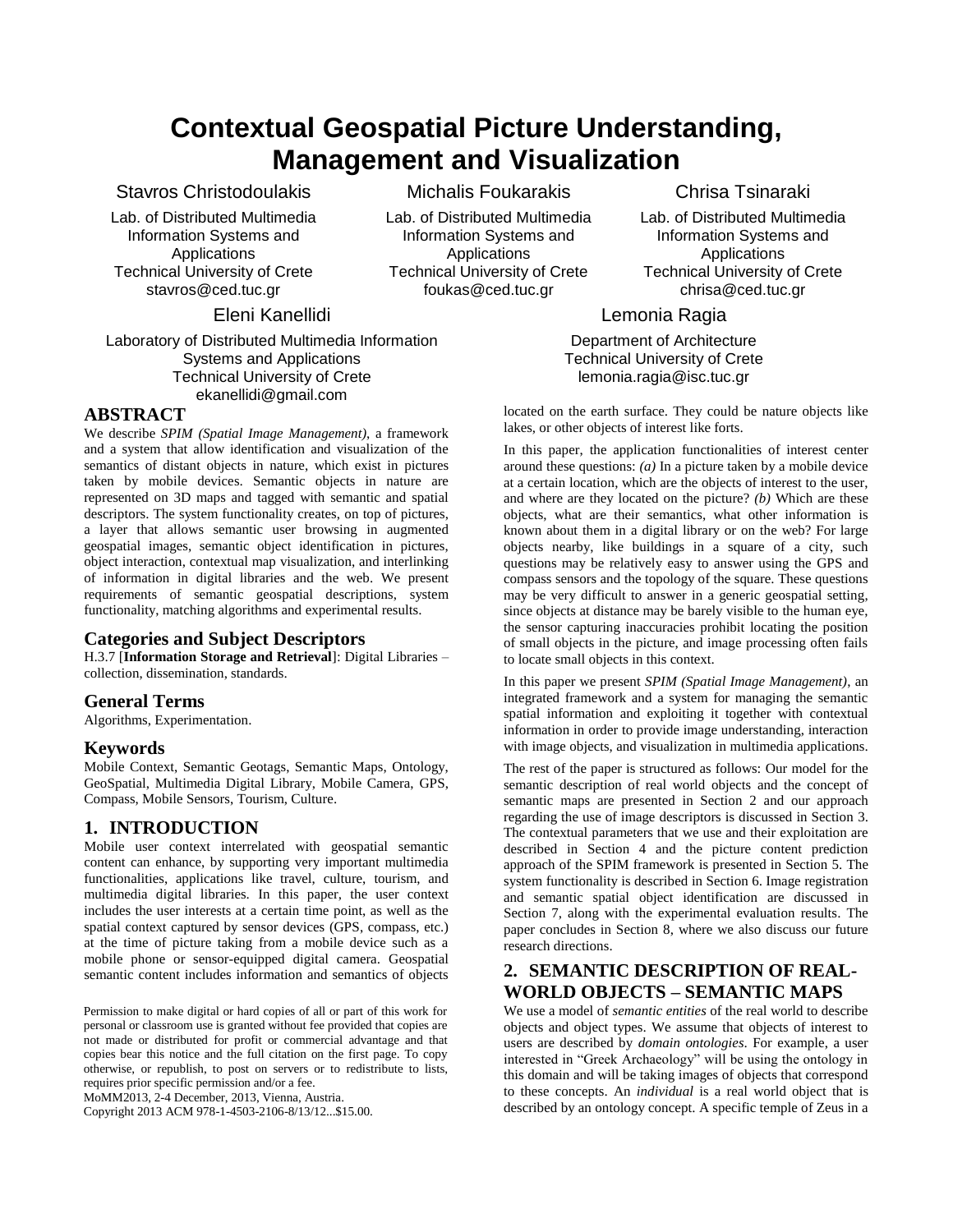given location is an individual. An ontology is useful, because it provides a consistent way to refer and describe semantic concepts. It also provides a means for semantic interoperability between the user and the system or among users that have common interests [\[1\]\[7\].](#page-4-1)

Traditional digital maps usually contain geographical information or just names of populated places, have a defined scale and show a (usually) rectangular area as seen vertically from an elevated position. *Semantic maps* on the other hand may be 2D or 3D and may have many additional capabilities [\[2\]](#page-4-2) [\[5\].](#page-4-3)

The first important characteristic of semantic maps is that they have the functionality to associate each pixel on the map with geographic coordinates. This enables them to represent any kind of spatial information taken from any angle and not just from above with the top side of the map pointing north. In addition, any image can be used as a semantic map if processed in that way, for example old maps or archaeological drawings can be digitized and processed as semantic maps.

The second important characteristic is that they enable the integration and visualization of semantic objects overlaid on top of them. The semantic objects have geographic representations and they can be visualized either by transforming them to pixel coordinates or by enforcing a different pixel based (and probably more accurate) representation in advance. The semantic objects are not only shown on top of the map, they can be interacted with and all the information that has been associated with them becomes visible. Semantic maps can additionally visualize georeferenced photos (with location as well as direction information), which may also be interactive.

A semantic map, in addition to the spatial information about geographic concepts, contains also the footprints (polygons consisting of GPS points) of semantic objects represented on the map. Those objects may be instances of object types described in an ontology. For example, a given footprint on a map may represent the Byzantine church of "Santa Maria in Samaria", which is an individual of the type "Byzantine Church" of the ontology "Greek Archeology". Individuals from different ontologies may be represented on the same map. A geographic ontology (with types that include cities, villages, mountains, rivers, sea, etc.) is represented in a similar manner.

The semantic model incorporates domain ontologies recursively composed of semantic types with semantic attributes, which have individuals. Semantic maps also have a type and semantic individuals. The semantic information is separated from its map representation. The same semantic information can be represented and visualized in different 2D or 3D semantic maps.

The system can generate personalized versions of semantic maps by visualizing only footprints of the semantic objects that are of interest to the user. By selecting the ontologies of interest along with the semantic types of interest or even single individuals, the user is able to fully customize the generated semantic map. For example, the user may want to see a map with only the footprints of all the Byzantine churches in the area, or a map with the "Church of St. John". Therefore, personalized semantic maps contain fewer and more relevant semantic entities, which is desirable for small screens. Personalized printing services can also be offered with this functionality.

#### <span id="page-1-0"></span>**3. IMAGE CONTENT DESCRIPTIONS**

In the simplest case, image content descriptions allow image indexing for retrieval [\[7\]\[8\];](#page-4-4) they provide functionality essentially similar to that found in multimedia Digital Libraries, including image unique identification, image and segment management, association of semantic concepts and individuals with images and segments, filing and interlinking, querying and browsing, etc.

Images taken by a user are identified by a unique ID. One reason is that some parameters of the image (like GPS position, direction, etc.) may have to be extracted by different devices, recorded and transferred to be integrated in the remaining image descriptions. Associating the contextual metadata of an image with the semantic maps allows us to predict the semantic objects described by the ontologies and individuals of a semantic map that are within the image. The algorithm to do that selects the footprints of the semantic objects that are included or overlap with the visible by the camera landscape. Images may be linked to provide guided tours through an image collection.

Images may have specific regions identified within them. The identification of the regions can be done with a segmentation graphics package, or automatically with segmentation software. A region may be composed of more than one geometric segment. Regions may be used to show in an image where real world semantic individuals are presented. For example, regions may show where a mountain, a fort or a village is presented. We associate real world individuals with images or image regions. We can then answer questions on what images contain within them and vice versa, given a certain region of an image, which are the semantic entities that are there, and in which other images and regions the same semantic entities are shown.

An important consequence of this scheme is that it can automate a lot of work. If there are many different images that show the same set of semantic objects, the semantics of the entities of the real world do not have to be described several times in a time consuming manner. We only need to associate the IDs of the regions with the IDs of the corresponding individuals. This may be done automatically if certain image parameters are known.

#### <span id="page-1-1"></span>**4. CONTEXTUAL PARAMETERS**

The information contained in the Exif [\[4\]](#page-4-5) image metadata is useful for automating image content description and associating digital image contents with spatial content. We use image taking parameters such as the focal length, device parameters such as image sensor size, GPS parameters such as location and altitude and direction parameters such as angle. By combining these parameters, we can specify the position and direction of the image, as well as the angle of view of the camera. In some cases, compass direction and camera tilt information is not supported by the mobile device. The system will have to explore alternative algorithms to compensate for it.

The Exif metadata also contain a field called "subject distance", which, if known, can be used for the calculation of the minimum distance after which and the maximum distance before which objects are in focus. Unfortunately not all the cameras in the market today provide this value. When range finding devices are not available, we can still compute an approximation of the subject distance using two or more images from different locations. This can automate the image processing later on. When the "subject distance" is known or calculated as we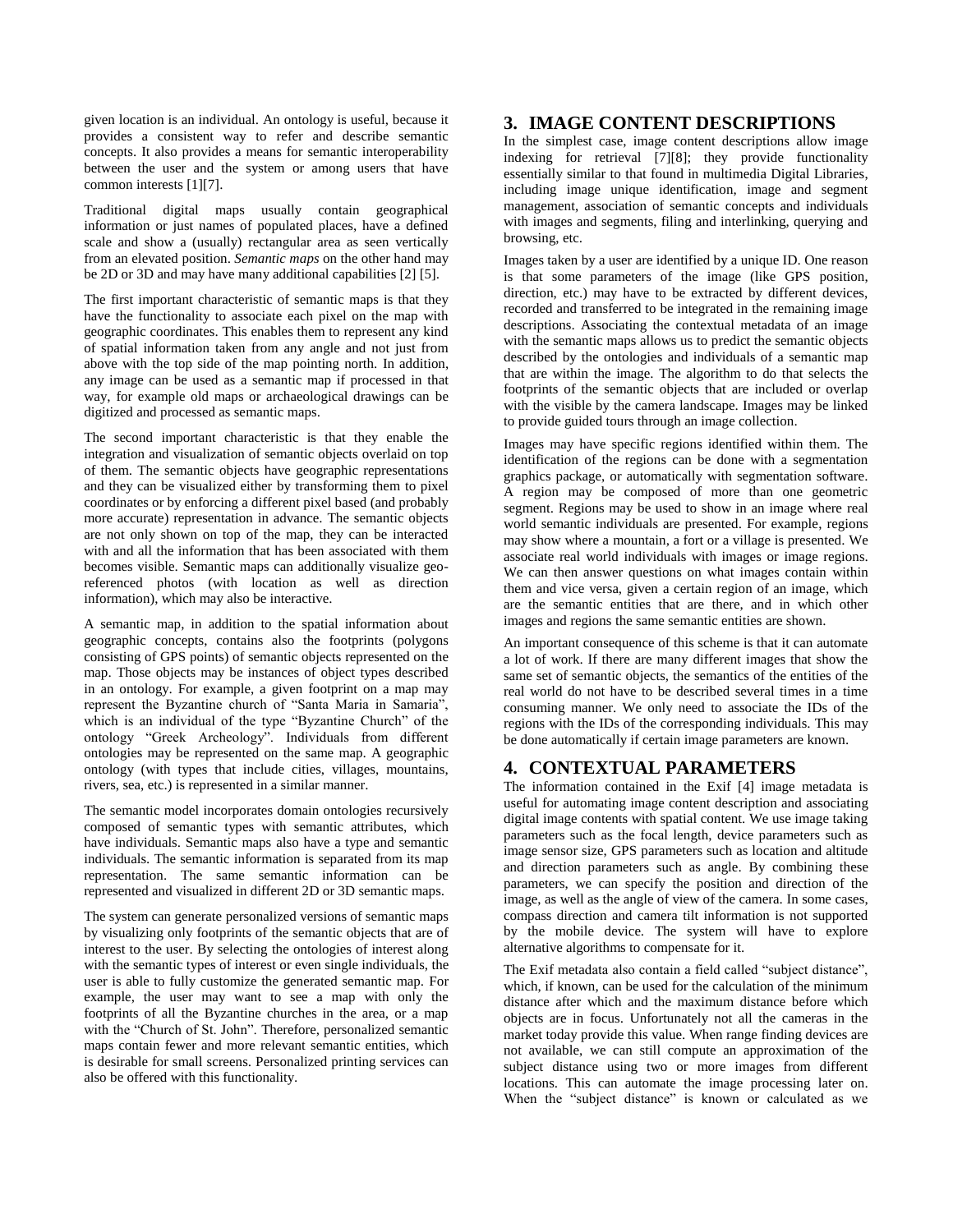described above, the image content descriptions can be modified to show only those objects that are in focus.

Note that we utilize the Exif metadata for two reasons: *(a)* They are automatically provided by the digital cameras; and *(b)* The metadata description capabilities of Exif are a subset of the MPEG-7 [\[6\]](#page-4-6) capabilities that we have used in our previous work for the semantic description of multimedia content [\[9\].](#page-4-7)

## <span id="page-2-0"></span>**5. PICTURE CONTENT PREDICTION**

In the remaining sections we consider 3D semantic maps for the sake of simplicity. When taking an outdoors photograph, not everything between the user and the direction of image taking is visible. There may be objects blocking the view. For example, hills may hide objects in valleys. The algorithm that calculates the visible objects from a certain camera position and direction traces rays that begin from the camera, follow the direction of the camera and are within the angle of view. At regular intervals, it checks if the current GPS position is visible from the point of view and if a semantic object is visible at this position. To do that, it has access to both elevation data and semantic maps enriched with semantic objects. The semantic objects in the semantic map knowledge base are represented by GPS coordinates, thus their footprints can be visualized on any semantic map of the area they are situated. Therefore, the semantic information is separated from its map representation.

As a result of associating the image with the spatial information, we can for example automatically predict the geographic objects (mountains, cities, lakes, etc.) that appear in an image at the time of image processing, using the contextual parameters of the picture capturing; this way, we can extract and store spatial metadata about the image. We can also do it in real time, on demand, utilizing the parameters calculated, the spatial model and the maps of the area. This could be useful for the user orientation and tourism applications.

#### <span id="page-2-1"></span>**6. SYSTEM FUNCTIONALITY**

We have designed and implemented components for managing digital images with spatial content and integrated contextual metadata. SPIM incorporates semantic maps and ontologies as described above. A *Semantic Map Server* has been implemented which offers services for creating personalized semantic maps. Information about semantic map aspects is offered as services, or a whole new personalized semantic map is created and transferred to the user site. The personalized semantic map can then be used for digital image metadata creation, for the automatic construction of a visual spatial interface for browsing the contents of the digital image library, as well as exploring the contents of the digital images.

A SPIM component is used for capturing semantic metadata from the digital image and semantic information captured by the sensor devices. This process is taking place when the images are downloaded from the camera into the user PC. The parameters of the model are calculated as described above, and the digital image is associated with the spatial information in the

personalized semantic map that the user selects. As result, spatial and semantic metadata about the image contents are generated, and associated with the picture.

The personalized semantic maps are also used as personalized interfaces for visual browsing of the digital library contents. The interface allows the user to generate them on demand by selecting different versions of personalized maps. On top of those maps, the system can display interactively views of the digital library contents. For example, the user can interactively specify that he/she wants to see the footprints of the images that include a specific semantic object (or a set of semantic objects). The system will display the footprints of the images on top of the semantic map. The footprint of an image shows on top of the map the location from which the image was taken, the area covered by the image, etc.

SPIM also offers capabilities for precise image registration so that images can be superimposed with a graphical layer that allows interaction with the semantic objects visible in the picture. This is essentially an expandable augmented reality environment, where the pictures taken allow interaction with semantic objects visible on pictures, which can lead to other pictures, related documentation (archives, history, legal documents and progress in archaeological excavations) or information in public knowledge bases such as Wikipedia.

## <span id="page-2-2"></span>**7. IMAGE REGISTRATION, SEMANTIC SPATIAL OBJECT IDENTIFICATION**

The problem of automatically and precisely identifying semantic individuals in a picture (such as a specific village or fort) is difficult when those objects are far. Note that unlike near object images (such as those taken in a square or a road of a city), images of the natural environment may have several difficulties, like contextual parameters capturing errors that become significant for small object identification at distance (errors in GPS, in compass direction, etc.), new objects that do not appear on the geospatial map appearing in the picture (clouds, shadows, etc.), distant objects not visible well depending on the weather (humidity), etc. Note also that mobile devices may only have a subset of the contextual capturing capabilities (having for example only GPS positioning but not compass direction or tilt). These factors suggest that algorithms are needed for precise image registration with view from the specific point.

SPIM tries to match a picture taken with the predicted view of significant (for automatic identification purposes) objects in the direction of viewing (like mountain tops). We note here that semantic objects of nature (like mountain tops, rivers, sea, etc.) are useful to be included in the semantic maps not only for satisfying user curiosity and tourism applications, but also for correct image registration since with their size and distinctness (in colour, etc.) they provide support for correct image registration that would not be possible with smaller objects that may be of interest to the user.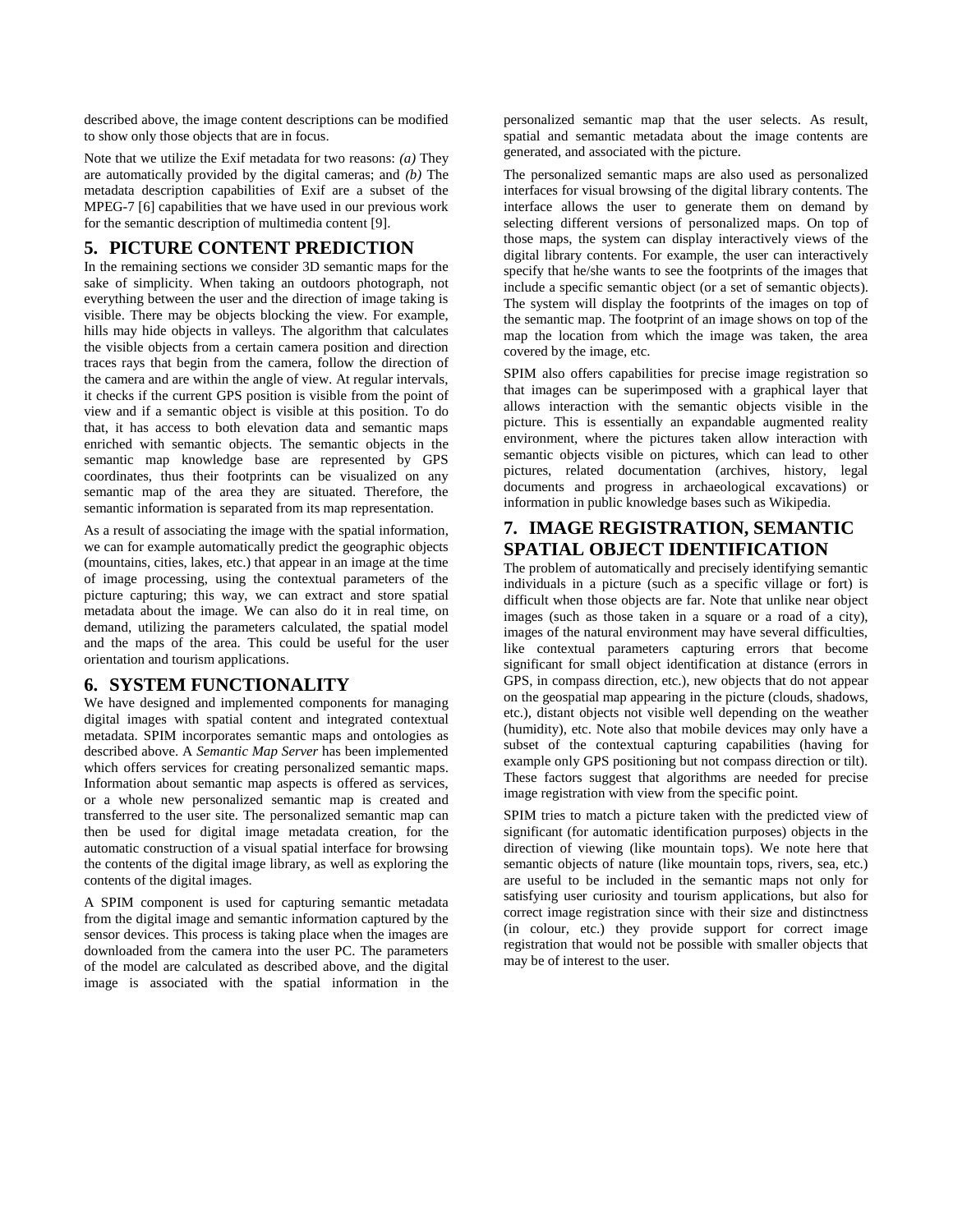

**Figure 1. Creation of the panoramic view from a given GPS point using 3D maps. The camera will only view a part of the panoramic view that depends on the camera parameters (near the small island in the following figures).**

<span id="page-3-0"></span>The percentage of the panorama captured by the picture is calculated first from the camera parameters. Then SPIM segments the image and tries to match the boundaries of certain segments with graphic objects of the predicted view that is visible from the observation point (the part of the panorama calculated). An example is presented in [Figure 1,](#page-3-0) where we describe the creation of the panoramic view from a given GPS point using 3D maps.

The matching algorithm approximates the extracted boundaries from both the photo and the predicted view (2D view model) with line segments. Then it tries to find the optimal match between the approximated line segments. The optimal match provides the best fit transformation for transforming the 2D model to fit the photo. The algorithm is called several times with slightly different parameters and the best result is kept. The matching method is a modified version (that fits our purposes) of the "Steepest Descent Local Search" [\[3\],](#page-4-8) which can be used for matching any 2D object.

#### **7.1 Experimental Evaluation**

Experimentation took place on images from different geographic locations, taken in different times of the year. The dataset we used consists of 31 nature images. All the 31 images contain mountains and land areas right in front of the user, 29 images contain sea areas, but only 6 of these images contain sea areas enlightened from the sun; finally, 3 images contain islands. The goal in each experiment was to evaluate the quality of the resulting augmented image (which is superimposed with a graphical layer and the locations of semantic objects on it – see [Figure 2\)](#page-3-1).

The skyline (separation of mountains with sky) is often significant for nature image registration purposes (especially in clear weather and in reasonable distances). In cloudy weather or humid seasons (summer) however, the visibility at distance is not high, and there may be significant errors in the registration process.

We applied our skyline detection algorithm on the evaluation dataset and we ended with 18 satisfactory skyline detections and 13 complete failures (due to low visibility of the distant mountains). Overall, our skyline detection technique worked for 58% of the images. Thus, additional clues are needed for registration purposes.

Another range of algorithms that we have experimented with, exploit the coastline separation of the land with the sea. The

algorithm exploits the colour differences between the sea and the shore. This class of algorithms allows correct image registration even with a cloudy sky (see [Figure 2](#page-3-1) as an example). To apply the algorithm, the semantic map must have descriptions of sea segments as semantic objects. In the case that there is a near and a far coastline the near coastline was found to be more helpful. Problems however arise from the reflection of the sun which breaks the sea into segments. An improvement of the coastline separation algorithms was observed with algorithms that we developed for taking into account the relative location of the sun and its reflection to the sea (taking into account the time that the picture was taken and the date which allows us to calculate the relative location of the sun). Coastline matching may have advantages over skyline matching when high humidity or cloud conditions exist. The experimental results in those conditions showed that coastal lines can be used to improve the results obtained with the skyline detection, or in difficult weather conditions to be used instead of them. Coastline matching may have a disadvantage when the coastline is horizontal in the picture (because it does not allow good scaling). Experimentation with small islands at a distance failed to improve consistently the registration results.

<span id="page-3-1"></span>

**Figure 2. With a cloudy sky the skyline cannot lead to successful image registration. The coastline was successfully used. After registration, the location of the archeological site on the hill on the other side of the bay is accurately pointed.**